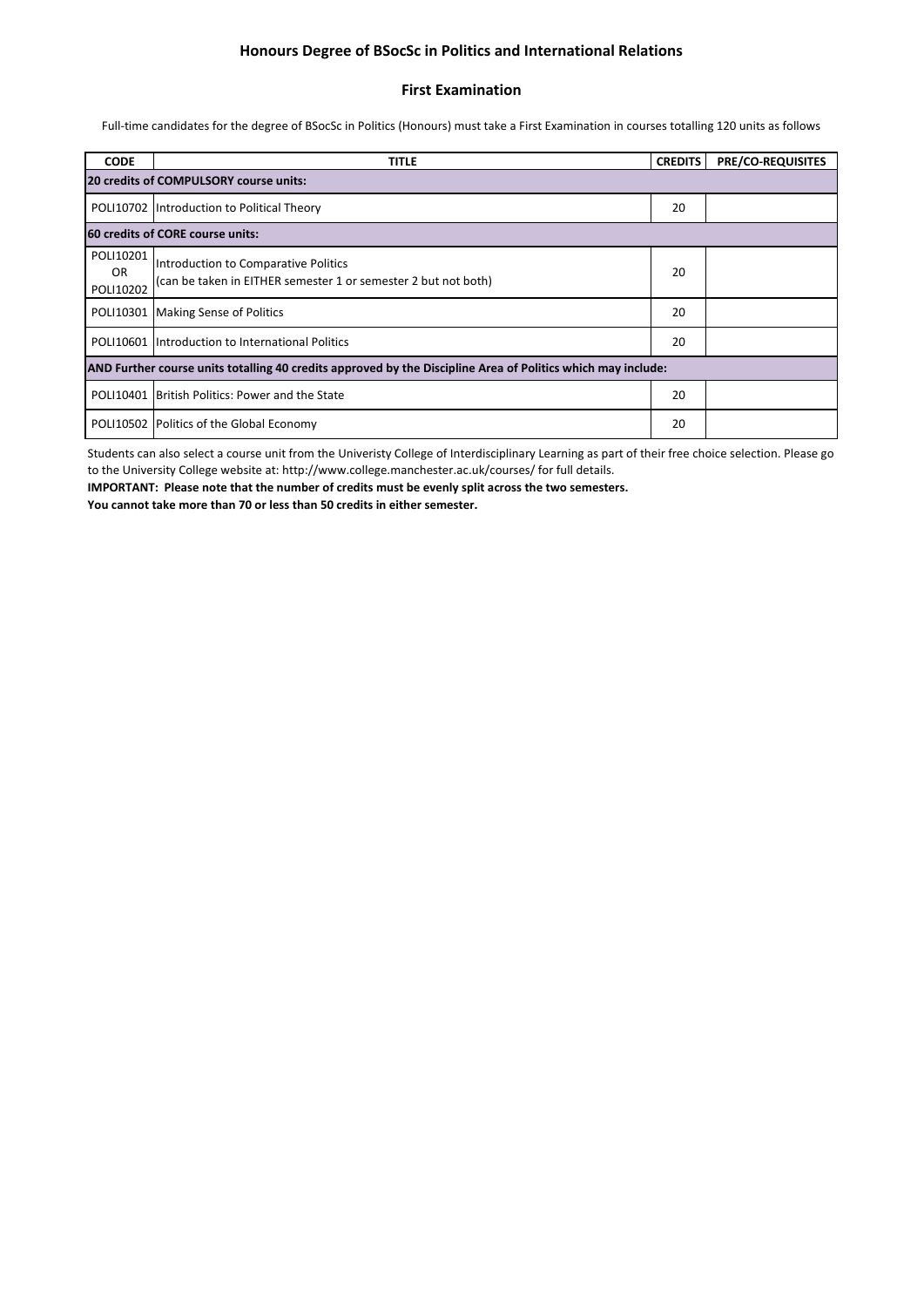# **Honours Degree of BSocSc in Politics and International Relations**

#### **Second Examination**

Candidates for the Honours Degree must take courses totalling 120 units as follows:

| <b>CODE</b>                                                   | <b>TITLE</b>                                                                                                                              | <b>CREDITS</b> | <b>PRE/CO-REQUISITES</b> |  |  |  |
|---------------------------------------------------------------|-------------------------------------------------------------------------------------------------------------------------------------------|----------------|--------------------------|--|--|--|
|                                                               | The following 20 credit COMPULSORY course unit:                                                                                           |                |                          |  |  |  |
|                                                               | POLI20902 How to Conduct Politics Research                                                                                                | 20             |                          |  |  |  |
| AND At Least 20 credits from the following CORE course units: |                                                                                                                                           |                |                          |  |  |  |
|                                                               | POLI20881 Ideals of Social Justice                                                                                                        | 20             | POLI10702                |  |  |  |
|                                                               | POLI20961 Challenges for Democratic Politics                                                                                              | 20             | POLI10702                |  |  |  |
|                                                               | AND At Least 20 credits from the following course units:                                                                                  |                |                          |  |  |  |
|                                                               | POLI20521 Questions about International Politics                                                                                          | 20             |                          |  |  |  |
|                                                               | POLI20711 The Politics of Globalisation                                                                                                   | 20             |                          |  |  |  |
|                                                               | POLI20722 The Politics of Development                                                                                                     | 20             |                          |  |  |  |
|                                                               | AND At Least 20 credits from the following course units:                                                                                  |                |                          |  |  |  |
|                                                               | POLI21001 Comparative West European Politics                                                                                              | 20             |                          |  |  |  |
|                                                               | POLI21012 Southern European Politics                                                                                                      | 20             |                          |  |  |  |
|                                                               | POLI21041 Asia-Pacific Security                                                                                                           | 20             |                          |  |  |  |
|                                                               | AND Further course units totalling 40 credits approved by the Discipline Area of Politics which MUST include at leats 20 credits from the |                |                          |  |  |  |
| following:                                                    |                                                                                                                                           |                |                          |  |  |  |
| POLI20311                                                     | Politics by Numbers                                                                                                                       | 20             |                          |  |  |  |
|                                                               | POLI20332 The Politics of Insecurity                                                                                                      | 20             |                          |  |  |  |
|                                                               | POLI20521 Questions about International Politics (if not selected as above)                                                               | 20             |                          |  |  |  |
|                                                               | POLI20531 British Politics and Society since 1940: From Blitz to Brexit                                                                   | 20             |                          |  |  |  |
|                                                               | POLI20602 Arguing About Politics                                                                                                          | 20             | POLI10702 OR POLI20881   |  |  |  |
|                                                               | POLI20711 The Politics of Globalisation (if not selected as above)                                                                        | 20             |                          |  |  |  |
|                                                               | POLI20722 The Politics of Development (if not selected as above)                                                                          | 20             |                          |  |  |  |
|                                                               | POLI20742 Gender and Politics in Comparative Perspective                                                                                  | 20             |                          |  |  |  |
|                                                               | POLI20802 The Politics of Policy Making                                                                                                   | 20             |                          |  |  |  |
|                                                               | POLI20881 Ideals of Social Justice (if not selected as above)                                                                             | 20             | POLI10702                |  |  |  |
| POLI20982                                                     | <b>Environmental Politics</b>                                                                                                             | 20             |                          |  |  |  |
| POLI21001                                                     | Comparative West European Politics (if not selected as above)                                                                             | 20             |                          |  |  |  |
| POLI21012                                                     | Southern European Politics (if not selected as above)                                                                                     | 20             |                          |  |  |  |
| POLI21041                                                     | Asia-Pacific Security (if not selected as above)                                                                                          | 20             |                          |  |  |  |

Students can also select a course unit from the Univeristy College of Interdisciplinary Learning as part of their free choice selection. Please go to the University College website at: http://www.college.manchester.ac.uk/courses/ for full details.

**IMPORTANT: Please note that the number of credits must be evenly split across the two semesters.** 

**You cannot take more than 70 or less than 50 credits in either semester.**